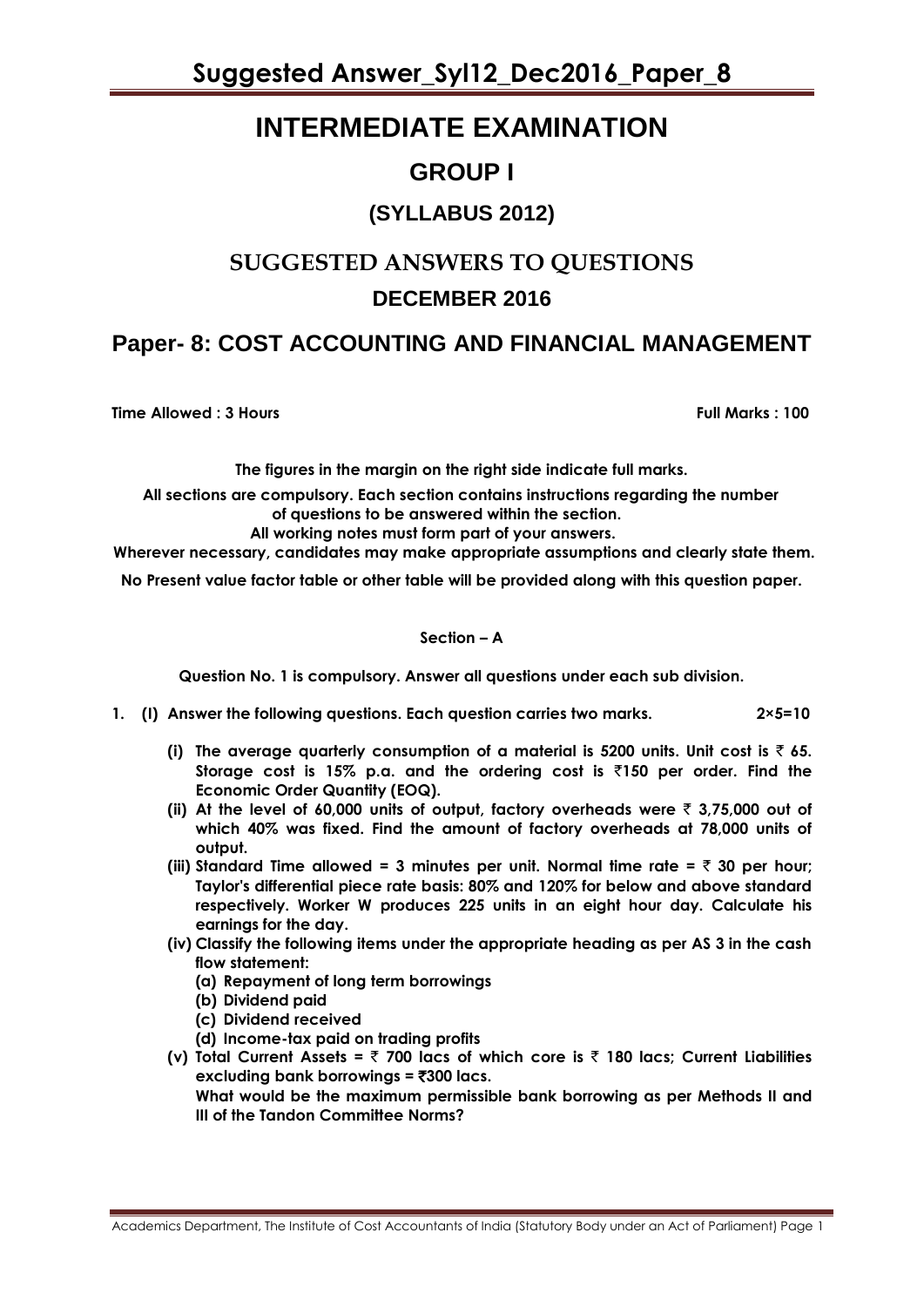- **(II) State whether the following are True or False (Write only the question Roman Numeral and whether True or False): 1×5=5**
	- **(vi) While working out the EOQ, carrying cost has the element of interest cost. Hence it can be stated that interest cost is treated as part of material cost under CAS—6.**
	- **(vii)Normal bad debt is considered as a selling overhead and included in the cost.**
	- **(viii)Carriage and Cartage expenses (inward freight) of fuel for a furnace in a factory is treated as direct material cost.**
	- **(ix) If dividends grow at 'g'% p.a. and cost of equity is ke, the current market price of a share is determined by a geometric progression with common ratio (1 + g)/(1 + ke).**
	- **(x) The MM Hypothesis assumes that the overall cost of capital is independent of the capital structure.**
- **(III) Fill in the blanks (Write only the Roman Numeral and the content filling the blank): 1×5=5**
	- **(xi) Variable overheads are absorbed by products based on \_\_\_\_\_\_\_level of capacity utilization.**
	- **(xii)In a textile factory, yarn is starched before it is made into textile. The cost of starch is \_\_\_\_\_\_\_\_\_\_\_\_ (give the element of cost).**
	- **(xiii)The actual capacity of a manufacturing unit based on temporary sales expectancy is 10,000 units due to lack of orders. The practical capacity is 11,500 units. Then, 1500 units is\_\_\_\_\_\_\_\_ capacity.**
	- **(xiv) The ratio of** *%* **change in one variable to the % change in some other variable is defined as \_\_\_\_\_\_\_\_\_\_\_\_ in the context of capital structure and finance.**
	- **(xv) E is an exporter who relinquishes his right to a receivable due at a future date in exchange for immediate cash payment at an agreed discount, passing on all the risks and responsibilities for collecting the debt to B***.* **This arrangement is called\_\_\_\_\_\_\_\_\_\_ .**
- **(IV)Match the following (You may opt to write the Roman Numbers and the corresponding matched alphabet instead of copying contents into the answer books):**

|         |                         |     | $1 \times 5 = 5$                                     |
|---------|-------------------------|-----|------------------------------------------------------|
| (xvi    | <b>Cash inventory</b>   | ้ต) | <b>Baumol Model</b>                                  |
| (xvii)  | <b>Halsey Plan</b>      | b)  | Dividend Discount Model                              |
| (xviii) | John Burr Williams      | (c) | <b>Waste Reduction Incentive</b>                     |
| (xix)   | <b>Group Bonus Plan</b> |     | (d) $\int$ Based on 33 $\frac{1}{3}$ % of time saved |
| (xx)    | Rowan Plan              | e)  | <b>Indirect Labour Cost</b>                          |
|         |                         | O   | <b>Based on time saved</b>                           |
|         |                         | (q  | Based on proportion of time saved to time allowed    |

#### **Answer:**

1. (I) (i) Average annual consumption -  $5200 \times 4 = 20,800$  units.

$$
EOQ = \sqrt{\frac{2AO}{C}}
$$

$$
= \sqrt{\frac{2 \times 20800 \times 150}{65 \times 15}}
$$

$$
= 800 \text{ units.}
$$

(ii)  $3,75,000 \times 60\% = 2,25,000$  is variable for 60,000 units. Unit Variable cost =  $\overline{53.75}$ ; Fixed Cost = 1,50,000. At 78,000 units, OH cost =  ${(3.75 \times 78,000) + 1,50,000} = 442500$ .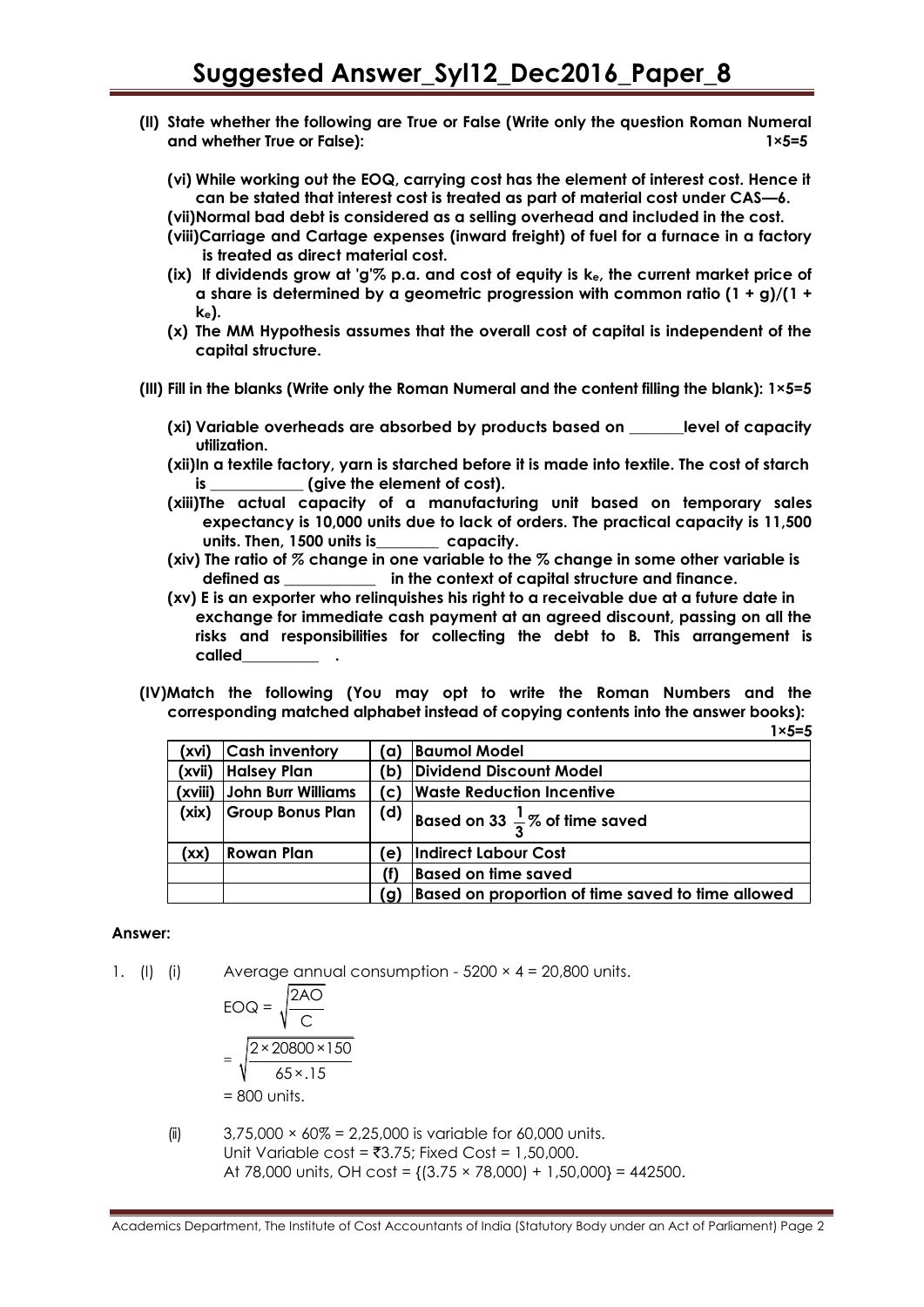(iii) Standard units per day =  $20 \times 8 = 160$ . Actual  $= 225$ Taylor's differential rate earnings =  $120\% \times 30/20 \times 225 = 405$  ₹ for the day.

**Alternative Presentation** for last line:

 $\overline{30}$  /  $\overline{320}$  =  $\overline{51.50}$  per Unit. ∴ 120% of  $\overline{51.50}$  = 1.80 X 225 =  $\overline{5}$  405

for the day.

(iv)

| Cash Flows From:            |                                 |                                |  |  |  |  |  |  |
|-----------------------------|---------------------------------|--------------------------------|--|--|--|--|--|--|
| <b>Operating Activities</b> | Investment<br><b>Activities</b> | Financing<br><b>Activities</b> |  |  |  |  |  |  |
|                             |                                 |                                |  |  |  |  |  |  |

(v) WC gap = ₹400 i.e ₹(700 – 300) in lacs Method II: Maximum permissible borrowings =  $\text{\textsterling}400 - (25\% \times \text{\textsterling}700) = \text{\textsterling} (400 - 175)$  $= 225$  lacs Method III: Maximum Permissible borrowings = $*400 - *180+25%$  (700-180)} = 400-310 = 90 lacs.

- (II) (vi) False (Only to determine EOQ, interest is taken. Interest is not part of material cost under CAS).
	- (vii) True
	- (viii) False (Fuel is indirect material. Inward freight is part of material cost for the material being transported. Since it is transport inward of indirect material, such inward freight is part of fuel cost and therefore indirect material cost. Fuel does not form part of the output and therefore is indirect)
	- (ix) True
	- (x) True
- (III) (xi) Actual
	- (x) Direct Material
	- (xi) Idle
	- (xii) Leverage
	- (xiii) Forfeiting

(IV)

| XVİ   | 1 |
|-------|---|
| XVİİ  |   |
| xviii | ∩ |
| XİX   |   |
| XX    |   |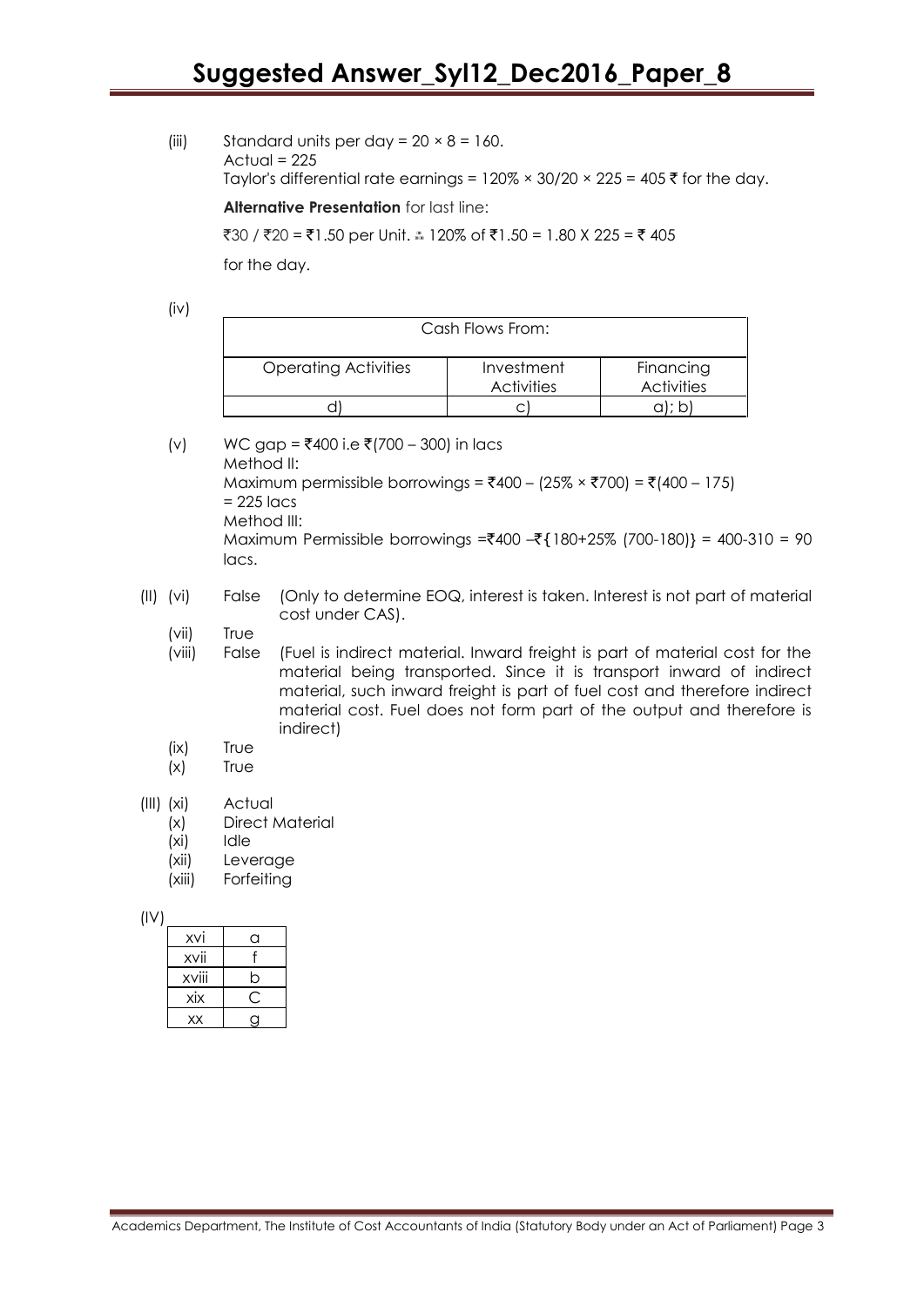#### **Section – B**

**Answer any three questions from question numbers 2, 3, 4 and 5. Each question carries fifteen marks.**

**2. (a) The following information is available relating to raw material movement in the month of November, 2016:**

| Date (November 2016) | Details of quantities in number of units                                        |
|----------------------|---------------------------------------------------------------------------------|
|                      | Opening stock 500 at ₹ 200 per unit                                             |
| 3rd to 5th           | Issue of 250 units                                                              |
| 13th                 | Received 200 units $@ \space \overline{\tau}$ 190                               |
| 14th                 | Returned to Stores 15 units issued earlier to November at<br>opening stock rate |
| 16th                 | <b>Issue of 250 units</b>                                                       |
| 20th                 | Receipt of 240 units $@ \xi 195$                                                |
| 24th                 | <b>Issue of 290 units</b>                                                       |

**You are required to compute the inventory turnover ratio for the month of November, 2016 using**

**(i) FIFO and (ii) LIFO methods of pricing and comment on your findings. (A detailed stores ledger account is not required. Only relevant figures for the ratio need to be computed). 10**

**(b) A factory has three production departments - P-1, P-2 and P-3 and two service departments - S-l and S-2. Overheads are allocated in rupees as follows:**

| $P-1$ 1,50,000; | $P-2$ 75.000:  | $P-3$ 60,000 |
|-----------------|----------------|--------------|
| $S-1$ 1,05,300; | $S-2$ 1,35,000 |              |

**The expenses of the service departments are charged as follows:**

|            | .   | י ה<br>. . | P-3 | ა-  | S-2 |
|------------|-----|------------|-----|-----|-----|
| - J - I    | 20% | 40%        | 30% |     | 10% |
| c o<br>3-2 | 40% | 20%        | 20% | 20% | _   |

**Find out the total overheads of Departments S-1 and S-2 including their charges on each other by the simultaneous equation method. Calculate the total overheads of P-2.**

**5**

#### **Answer:**

2. (a)

| Date       | Receipts |      | Issue (FIFO) |      | Closing Stock (FIFO) |                 | Issue (LIFO) |        | <b>Closing Stock</b> |      |     |        |        |
|------------|----------|------|--------------|------|----------------------|-----------------|--------------|--------|----------------------|------|-----|--------|--------|
| <b>Nov</b> |          |      |              |      |                      |                 |              |        |                      |      |     | (LIFO) |        |
|            | Qty      | Rate | Qty          | Rate |                      | Qty             | Rate         | ₹      | Qty                  | Rate | Qty | Rate   | ₹      |
|            |          |      |              |      |                      | 500             | 200          | 100000 |                      |      | 500 | 200    | 100000 |
| $3 - 5$    |          |      | 250          | 200  |                      | 250             | 200          |        | 250                  | 200  | 250 | 200    |        |
| 13         | 200      | 1901 |              |      |                      |                 |              |        |                      |      |     |        |        |
| 14         | 15       | 200  |              |      |                      | 250             | 200          |        |                      |      | 250 | 200    |        |
|            |          |      |              |      |                      | 200             | 190          |        |                      |      | 200 | 190    |        |
|            |          |      |              |      |                      | 15 <sup>1</sup> | 200          |        |                      |      | 15  | 200    |        |
| 16         |          |      | 250          | 200  |                      | 200             | 190          |        | 5                    | 200  | 215 | 200    |        |
|            |          |      |              |      |                      | 15 <sub>l</sub> | 200          |        | 200                  | 190  |     |        |        |
|            |          |      |              |      |                      |                 |              |        | 35                   | 200  |     |        |        |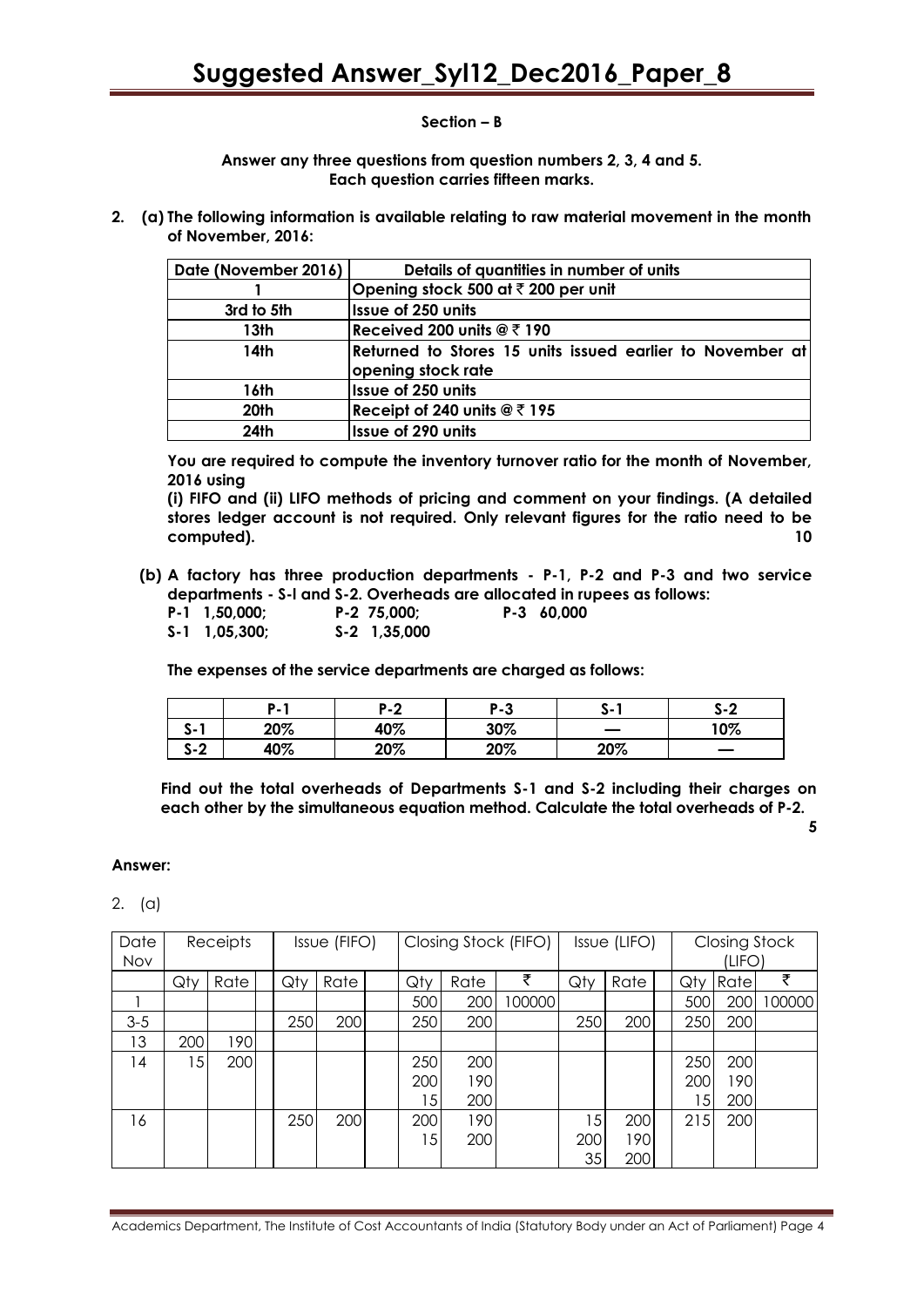| 20                                                  | 240 | 1951          |  |     |      |  | 200                               | 190                                               |             |     |     | 215    | 200 |        |
|-----------------------------------------------------|-----|---------------|--|-----|------|--|-----------------------------------|---------------------------------------------------|-------------|-----|-----|--------|-----|--------|
|                                                     |     |               |  |     |      |  | 15                                | 200                                               |             |     |     | 240    | 195 |        |
|                                                     |     |               |  |     |      |  | 240                               | 195                                               |             |     |     |        |     |        |
| 24                                                  |     |               |  | 200 | 190  |  |                                   |                                                   |             | 240 | 195 |        |     |        |
|                                                     |     |               |  | 15  | 200  |  |                                   |                                                   |             | 50  | 200 |        |     |        |
|                                                     |     |               |  | 75  | 1951 |  | 1651                              | 195                                               | 32175       |     |     | 1651   | 200 | 33000  |
| Total opening plus closing stock value              |     |               |  |     |      |  |                                   |                                                   | 132175      |     |     |        |     | 133000 |
|                                                     |     | Average stock |  |     |      |  |                                   |                                                   | 66087.5 rft |     |     |        |     | 66500  |
| Consumption Value                                   |     |               |  |     |      |  | $155625$ (350 × 200 + 200 × 190 + |                                                   |             |     |     | 154800 |     |        |
| $(515 \times 200 + 200 \times 190 + 75 \times 195)$ |     |               |  |     |      |  |                                   | $240 \times 195$                                  |             |     |     |        |     |        |
|                                                     |     |               |  |     |      |  |                                   | Inventory Turnover ratio = Consumption/Avg. Invy. | 2.35        |     |     |        |     | 2.33   |

**Comment:** Declining prices imply lower consumption cost under LIFO together with higher inventory value which reduces the numerator and increases the denominator and hence the marginal reduction in the Inventory turnover ratio.

(b) Let the total overheads of S-1 be x and of S-2 be y.

 $x = 105300 + 0.2 y$ i.e.. x-.2 y = ₹105300 A  $v = ₹1,35,000+$ .1x i.e. -x + 10 y = ₹13,50,000 B Adding A+B, we get  $9.8 \text{ y} = ₹14,55,300$ i.e.  $y = ₹1,48,500$ Substituting value of y in Equation A, We get  $x = ₹105300 + .2 x 148500$  $x = ₹1,35,000$ Overheads of P - 2 = .4 x 1,35,000 + .2 x 148500 + 75,000 = ₹1,58,700.

**3. (a) APH, A Publishing House publishes Cost Accounting text books. The following are some expenses in a certain period:**

| SI.    | <b>Details</b>                                                                                                 | Amount   |
|--------|----------------------------------------------------------------------------------------------------------------|----------|
| No.    |                                                                                                                | ₹        |
| (i)    | Amount paid to employees for proofing and editing                                                              | 50,000   |
| (ii)   | Amount paid to professional consultants for proofing                                                           | 20,000   |
| (iii)  | Hire charges for special binding equipment                                                                     | 40,000   |
| (iv)   | Salary paid to the press machinery workmen                                                                     | 1,00,000 |
| (v)    | Subsidy received from an Accounting Body to encourage such work                                                | 15,000   |
| (vi)   | Inward freight of paper for publishing                                                                         | 10,000   |
| (vii)  | Penalty paid to a Business School, a major customer, for not releasing                                         | 25,000   |
|        | the books on time when the academic year started.                                                              |          |
| (viii) | Cost of ink used in publishing                                                                                 | 30,000   |
| (ix)   | <b>Royalty on sales</b>                                                                                        | 70,000   |
| (x)    | Payment made in foreign currency for purchase of special paper for<br>cover page: (100 US \$ @ ₹ 68 per US \$) |          |

**You are required to present the items that would be considered under the element "Direct Expenses" for publishing and also list the items that would require disclosure according to CAS—10.**

**You are also required to state why and under which element of cost you would account for items that you have not shown under Direct Expenses.**

**(You may present the SI. No. and amount columns without copying "Details" column content into your answer book) 10**

**(b) Classify the following costs according to function and under the appropriate element**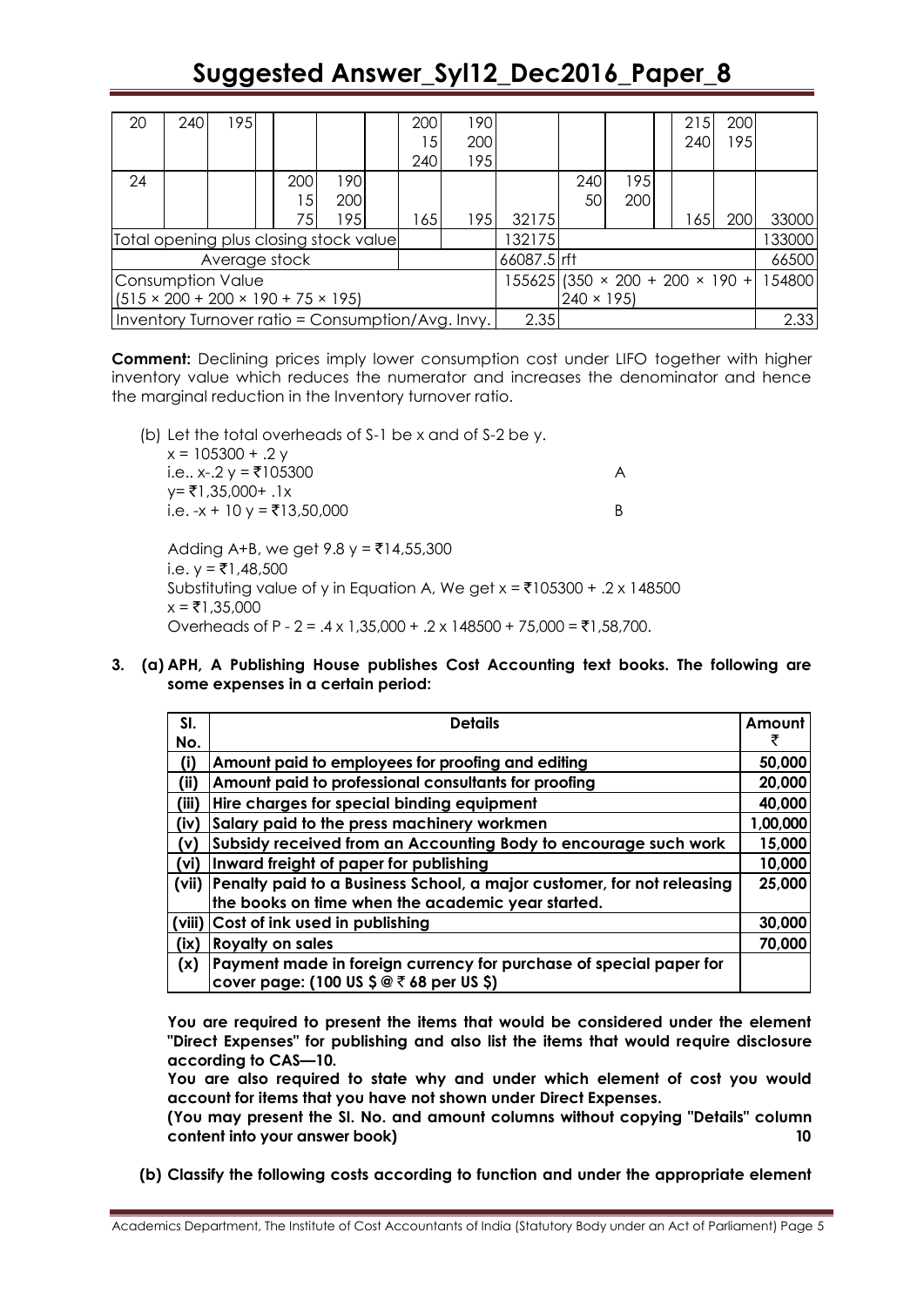- **of cost in the context of a jute bag manufacturing unit:**
- **(i) Nuts and Bolts**
- **(ii) Commission on sales**
- **(iii) Printing and Stationery**
- **(iv) Product Catalogue**
- **(v) Secondary packing material used in the delivery van. 5**

#### **Answer:**

3. (a) Direct Expenses

|            | SI. No.   Amount   Remarks |                                                                              |
|------------|----------------------------|------------------------------------------------------------------------------|
|            |                            | Direct Expenses under CAS-10                                                 |
| (ii)       | 20,000                     |                                                                              |
| (iii)      | 40,000                     |                                                                              |
| (V)        | $-15,000$                  |                                                                              |
| ix)        | 70,000                     |                                                                              |
|            |                            | Other Items, their classification and reason                                 |
|            |                            | 50,000 Salaries. Hence Direct Labour                                         |
| $(i \vee)$ |                            | 1,00,000 Salaries, Hence Direct Labour                                       |
| (vi)       |                            | 10,000 Direct Material (Paper is direct material; Inward freight of paper is |
|            |                            | part of direct material)                                                     |
| (vii)      |                            | 25,000 (Penalties to be excluded from total cost according to generally      |
|            |                            | accepted Cost Accounting Principles                                          |
| (viii)     |                            | 30,000 Direct Material (Ink is part of the output)                           |
| ΙX         |                            | 6800 Direct Material                                                         |
|            | Disclosure under CAS 10    |                                                                              |
|            |                            |                                                                              |
| vii        |                            |                                                                              |

(b)

| <b>Element Function</b>     | Material                                                         | Labour              | Expense |
|-----------------------------|------------------------------------------------------------------|---------------------|---------|
| <b>Production Overheads</b> | Nuts and Bolts (i)                                               |                     |         |
| Administration Overheads    | Printing & Stationery (iii)                                      |                     |         |
| Selling Overheads           | Product Catalogue (iv)                                           | Commission on Sales |         |
| Distribution Overheads      | <b>Secondary Packing</b><br>material item in delivery<br>van (v) |                     |         |

**4. (a) The following information is available in respect of some employees of Good Pay Ltd. for the production period consisting of 12 months:**

**Worker X is a direct labourer in the shop floor. Z is his supervisor, AO is the Administrative Officer and MO is the Marketing Officer.**

**LTA (**`**) for X, Z, AO, MO are : 15,000; 20,000; 30,000; 40,000 respectively.**

**Night Shift Allowances (**`**) paid to X and Z due to general pressure: 1,60,000 and 1,80,000 respectively.**

**Night Shift Allowance (**`**) (excluding the above) due to special customer demand for rush delivery (paid to X and Z): 50,000 each.**

**Special exhibition arrangements entailing extra work: amount paid to MO:** ` **1,20,000.** Fringe Benefits paid to each of X, M, AO and MO:  $\bar{z}$  40,000.

**Attendance Bonus:** ` **25,000 each.**

**Employer's contribution to PF: same as amounts under LTA.**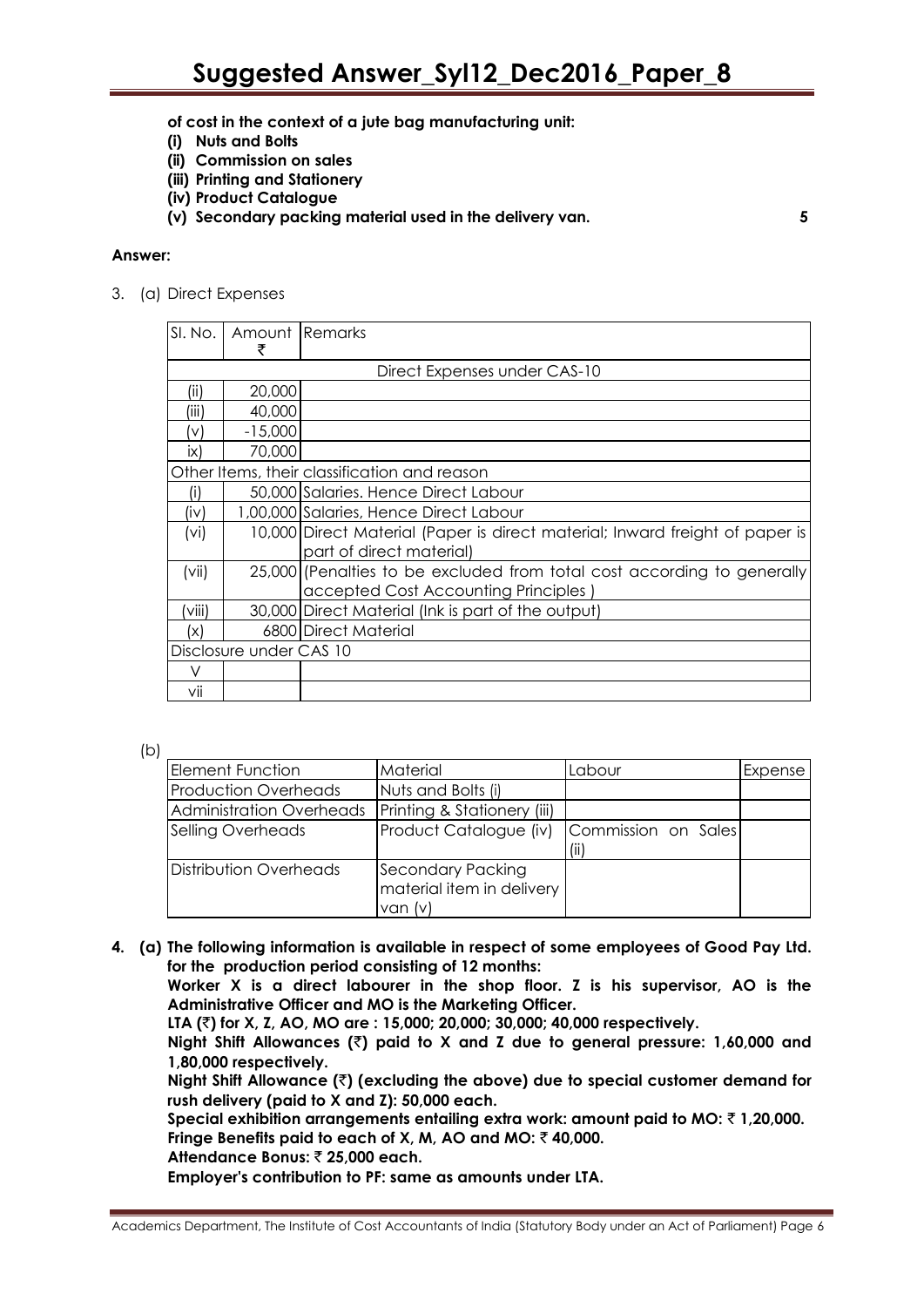**Lost time due to scheduled maintenance—amount paid to X** ` **15,500.**

**Amount paid to X when he did not work due to severe and unexpected machine break down ₹ 25,000.** 

**Prepare a statement showing the amounts that would come under Direct Labour, Production Overhead, Administrative Overheads and Selling Overheads according to the principles of Cost Accounting Standards. 10**

- **(b) How will you treat the following in Cost Accounts?** 
	- **(i) Spoiled Work**
	- **(ii) Insurance Charges on Plant and Machinery used for production, on finished goods in transit and on vehicles used by the Accounts Office? 5**

#### **Answer:**

4. (a)

| <b>Items</b>                               | <b>Direct</b> | Production   | Administrative | Selling               |
|--------------------------------------------|---------------|--------------|----------------|-----------------------|
|                                            | Labour        | Overhead     | Overheads      | Overheads             |
|                                            | ₹             | ₹            | ₹              | ₹                     |
| LTA                                        | X:            | Z: 20,000    |                | AO: 30,000 MO: 40,000 |
|                                            | 15,000        |              |                |                       |
| Night Shift                                |               | (X)1,60,000  |                |                       |
| Allowance (general pressure)               |               | (Z)1,80,000  |                |                       |
| Night Shift                                |               |              |                |                       |
| Allowance (rush delivery)                  | 50,000        | 50,000       |                |                       |
| <b>Special Exhibition Arrangements</b>     |               |              |                | 1,20,000              |
| Fringe Benefits                            | 40,000        | 40,000       | 40,000         | 40,000                |
| Attendance Bonus                           |               | (X)25,000    |                |                       |
|                                            |               | (Z)25,000    |                |                       |
|                                            |               | (AO)25,000   |                |                       |
|                                            |               | (MO)25,000   |                |                       |
| Employer's contribution to PF              | 15,000        | 20,000       | 30,000         | 40,000                |
| Time due<br>to scheduled<br>Lost           |               | $(x)$ 15,500 |                |                       |
| maintenance                                |               |              |                |                       |
| <b>Break</b><br>down<br>(Charge)<br>Severe |               |              |                |                       |
| directly to Costing P and La/c)            |               |              |                |                       |

(b) (i) Spoiled Work:

If it is inherent to the nature of job or production and is normal, it is charged to the specific job or as an overhead for the entire production if there is no specific job. Abnormal spoilage should be charged to the Costing Profit and Loss Account. Any proceeds or recoveries should be credited to the account where the spoilage was debited.

(ii) Insurance Charges

| Plant and machinery for production | Production or factory overhead |
|------------------------------------|--------------------------------|
| Finished goods in transit          | Distribution overhead          |
| Vehicles for Accounts Dept.        | Administration overheads       |

**5. (a) A machine shop has 6 identical machines manned by 6 operators. The machines cannot be worked without an operator being wholly engaged on it. The original cost of all these six machines is totally** ` **8 lakhs. The following particulars are furnished for a six month period:**

| Normal available hours per month per operator | 208 |
|-----------------------------------------------|-----|
| Absenteeism (without pay)-hours per operator  |     |

Academics Department, The Institute of Cost Accountants of India (Statutory Body under an Act of Parliament) Page 7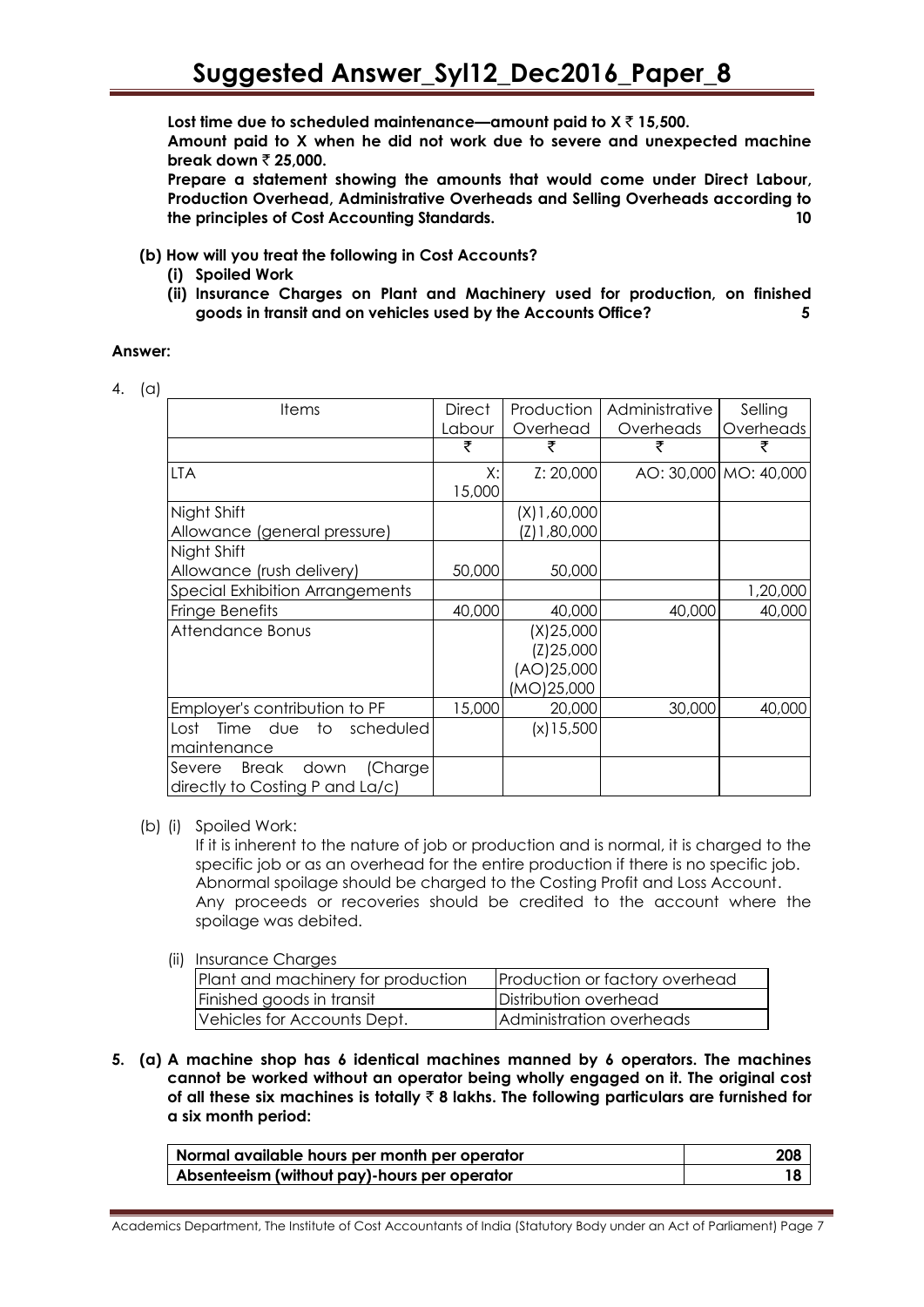| Leave with pay-hours per operator                     | 20           |
|-------------------------------------------------------|--------------|
| Normal idle time unavoidable-hours per operator       | 10           |
| Average rate of wages per day of 8 hours per operator | ₹24          |
| <b>Production Bonus estimated</b>                     | 15% on wages |
| Value of power consumed                               | ₹8,050       |
| <b>Supervision and indirect labour</b>                | ₹3,300       |
| <b>Lighting and Electricity</b>                       | ₹1,200       |

**The following particulars are for a year:**

**Repairs and maintenance including consumable are 3% on value of machines. Insurance ₹40,000.** 

**Depreciation is 10% on original cost. Assume no salvage value.**

**Other sundry works expenses** `**12,000.**

**General management expenses allocated** ` **54,530.**

**You are required to work out a comprehensive machine hour rate for the machine shop.**

**(Present items of expenses for six months and arrive at the machine hour rate at the final step).** 10

**(b) Two components A and B are used as follows:**

| Normal usage            | 600 units      | per week each        |
|-------------------------|----------------|----------------------|
| Maximum usage           | 900 units      | per week each        |
| Minimum usage           | 300 units      | per week each        |
| <b>Reorder quantity</b> | A 4,800 units  | <b>B</b> 7,200 units |
| Reorder period          | A 4 to 6 weeks | B 2 to 4 weeks       |

**Calculate for each component:**

- **(i) Re-order level,**
- **(ii) Minimum level,**
- **(iii) Maximum level,**

**(iv) Average stock (Based on Re-order quantity) 5**

#### **Answer:**

5. (a) Computation of comprehensive machine hour rate

|                                               | ₹        |
|-----------------------------------------------|----------|
| Operators' wages                              | 20,520   |
| Production bonus (15% of wages)               | 3,078    |
| Power consumed                                | 8,050    |
| Supervision and indirect labour               | 3,300    |
| Lightning and electricity                     | 1,200    |
| Repairs and maintenance (3% of ₹.8 lakhs) / 2 | 12,000   |
| Insurance $(6/12 \times 40,000)$              | 20,000   |
| Other sundry works expenses for 6 months      | 6,000    |
| Depreciation for 6 months                     | 40,000   |
| General management expenses for 6 months      | 27,265   |
| Total overheads for 6 months                  | 1,41,413 |

Comprehensive machine hour rate =  $1,41,413 / 5760 = ₹ 24.55$ .

#### **Workings:**

#### **Calculation of total machine hours utilised:**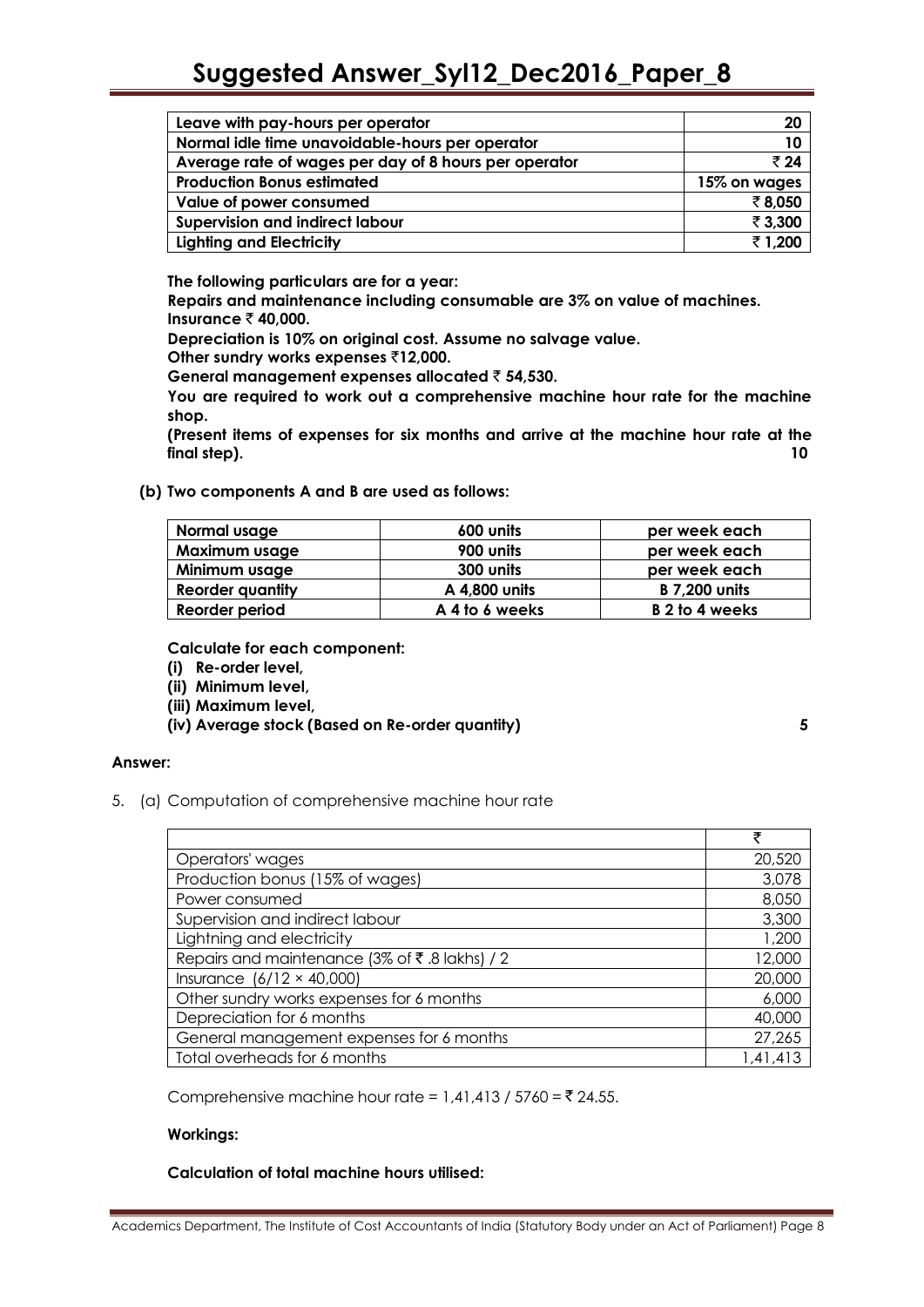| Normal available hours per month per operator                                  |          | 208 hours |
|--------------------------------------------------------------------------------|----------|-----------|
| Less: Unutilised hours due to:                                                 |          |           |
| Absenteeism                                                                    | 18 hours |           |
| Leave                                                                          | 20 hours |           |
| Idle time                                                                      | 10 hours | 48 hours  |
| Total hours utilised per month per operator                                    |          | 160 hours |
| Total hours utilised for 6 months for 6 operators<br>$(160 \times 6 \times 6)$ |          | 5,760     |

#### **Calculation of total wages for 6 months for 6 operators:**

Average rate of wages per hour =  $24 / 8 = 73$ .

Normal hours for which wages are to be paid = 208 -18 = 190 hours. Total wages for 6 months for 6 operators =  $190 \times 6 \times 6 \times 3 = 20,520$ .

| ۰.       |
|----------|
|          |
| ۰.<br>۰. |

|       |                              | Component A                 | Component B                                                               |  |
|-------|------------------------------|-----------------------------|---------------------------------------------------------------------------|--|
|       | Re-order level               | 6×900= 5400 units           | $4 \times 900 = 3600$ units                                               |  |
| (iii) | Minimum Level                |                             | 5400 - $(600 \times 5)$ = 2400 units 3600 - $(600 \times 3)$ = 1800 units |  |
| (iii) | Maximum Level                | $5400 + 4800 - 1200 = 9000$ | $3600+7200 - 600 = 10200$                                                 |  |
|       |                              | units                       | units                                                                     |  |
|       | $(iv)$ Average stock level = | $2400 + 2400 = 4800$        | $1800+3600 = 5400$ units                                                  |  |
|       | Minimum level + ROQ/2        |                             |                                                                           |  |

#### **Section C**

#### **Answer any two questions from question numbers 6, 7 and 8. Each question carries fifteen marks.**

**6. (a) Companies X, Y and Z Ltd. have the following information with a common expectation of 15% return on investment.**

| <b>Details</b>       | X Ltd.    | Y Ltd.    | Z Ltd.    |
|----------------------|-----------|-----------|-----------|
| EBIT (₹)             | 20,00,000 | 20,00,000 | 20,00,000 |
| No. of equity shares | 3,00,000  | 2,50,000  | 2,50,000  |
| 12% Debentures       |           | 15,00,000 | 18,00,000 |

**Find the value of each firm and the value per equity share for each firm under the Modigliani-Miller Approach for each of the following situations: 10**

- **(i) Assuming there are no taxes.**
- **(ii) Assuming 50% tax rate.**
- **(b) The following parameters are furnished relating to a firm as on a certain date:**

| <b>Stock Turnover Ratio</b>                                                                                                                                                                                                                    | 6 times                |  |
|------------------------------------------------------------------------------------------------------------------------------------------------------------------------------------------------------------------------------------------------|------------------------|--|
| <b>Debtors</b>                                                                                                                                                                                                                                 | 2 months (Sales value) |  |
| <b>Gross Profit to Sales ratio</b>                                                                                                                                                                                                             | 20%                    |  |
| <b>Capital</b>                                                                                                                                                                                                                                 | 1,00,000               |  |
| <b>Reserves and Surplus</b>                                                                                                                                                                                                                    | 20,000                 |  |
| <b>Creditors Turnover ratio</b>                                                                                                                                                                                                                | 5 times                |  |
| <b>Fixed Assets Turnover ratio</b>                                                                                                                                                                                                             | 5 times                |  |
| Closing Stock is $\bar{\tau}$ 5,000 more in value than the opening stock and closing creditors<br>were equal to the opening value.<br>The Gross Profit during the period was $\bar{\tau}$ 60,000 and there were no cash sales or<br>purchases. |                        |  |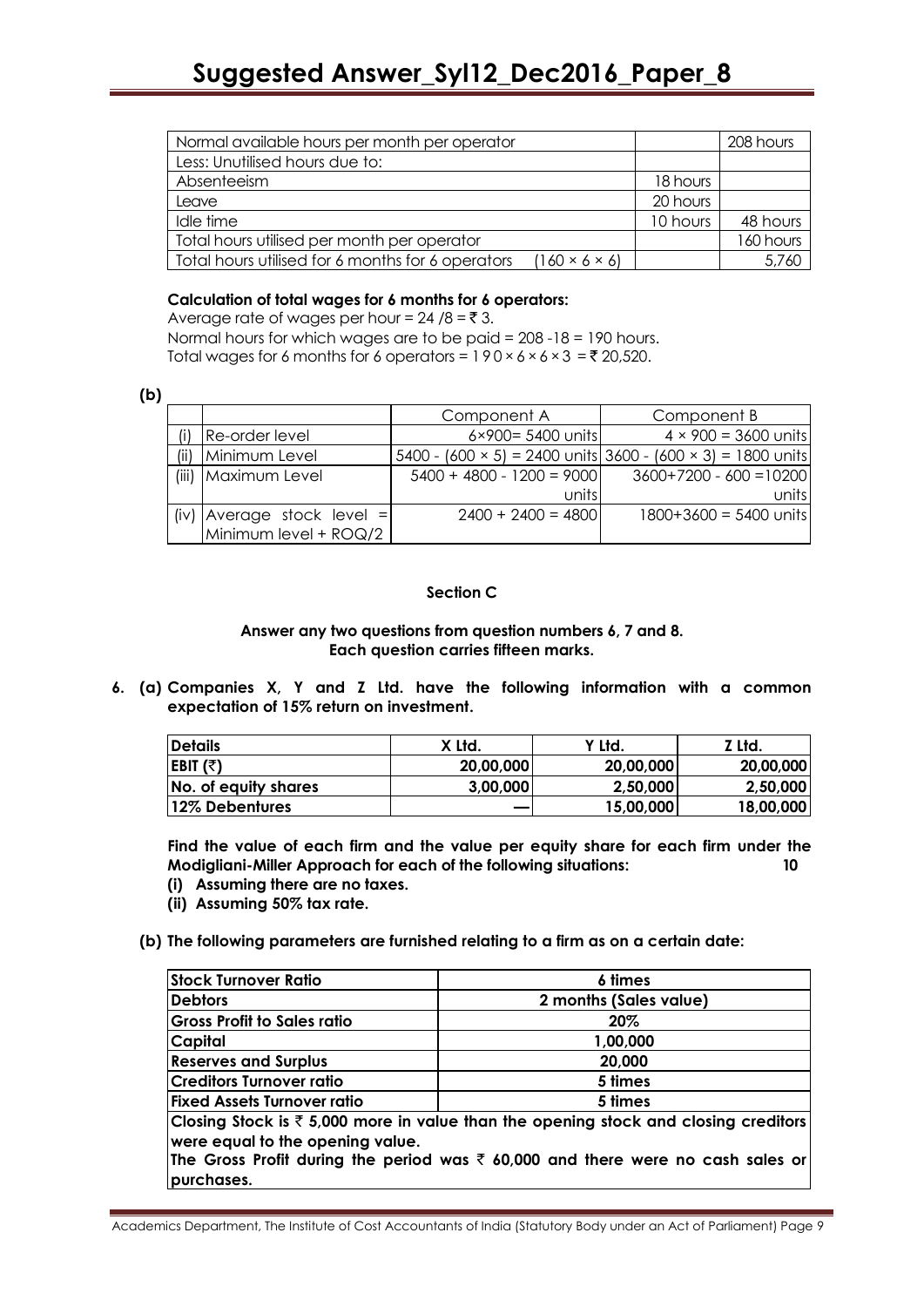**Prepare the Balance Sheet as at that date giving the break-up of as many items as possible. 5**

#### **Answer:**

6. (a) (i) Assuming no taxes:

| EBIT( $\bar{\tau}$ )          | 20,00,000   | 20,00,000   | 20,00,000   |
|-------------------------------|-------------|-------------|-------------|
| Value of the Firm (EBIT/15 %) | 1,33,33,333 | 1,33,33,333 | 1,33,33,333 |
| Less: Value of Debt           |             | 15,00,000   | 18,00,000   |
| Value of Equity               | 1,33,33,333 | 1,18,33,333 | 1,15,33,333 |
| No. of Equity Shares          | 3,00,000    | 2,50,000    | 2,50,000    |
| Value per Equity Share        | 44.44       | 47.33       | 46.13       |

(ii) Assuming 50 % tax rate:

|                                                                                      | Χ         |                       |                        |
|--------------------------------------------------------------------------------------|-----------|-----------------------|------------------------|
| EBIT $(\bar{\tau})$                                                                  | 20,00,000 | 20,00,000             | 20,00,000              |
| Less : Interest                                                                      |           | 1,80,000              | 2,16,000               |
| $EAT = PBT$                                                                          | 20,00,000 | 18,20,000             | 17,84,000              |
| Taxes (50%)                                                                          | 10,00,000 | 9,10,000              | 8,92,000               |
| <b>PAT</b>                                                                           | 10,00,000 | 9,10,000              | 8,92,000               |
| Equity Capitalisation @ rate 15 $\%$                                                 | 66,66,667 |                       |                        |
| = value of unlevered firm                                                            |           |                       |                        |
| Value of the firm $=$ Value of                                                       |           | $66,66,667 +$         | 66,66,667              |
| unlevered firm + Debt (Tax rate)                                                     |           | $15,00,000 \times .5$ | $+18,00,000 \times .5$ |
|                                                                                      |           | $= 74.16.667$         | $=75,66,667$           |
| Value per equity share = $[Value] 66,66,667] 59,16,667/2,50,000] 57,66,667/2,50,000$ |           |                       |                        |
| of the firm -value of Debt)/no. of /3,00,000                                         |           | $= 23.67$             | $= 23.07$              |
| <b>Ishares</b>                                                                       | $=22.22$  |                       |                        |

According to MM Hypothesis, this difference in share value will give rise to arbitrage and equilibrium will be reached where all the three firms will have the same market value proving their hypothesis that value of the firm is independent of leverage.

(Note: Candidates need not write the conclusion since it is not asked for)

(b) Statement of Proprietary fund

|                            | ₹        | ₹        |
|----------------------------|----------|----------|
| Capital                    | 1,00,000 |          |
| Add: Reserves and surplus  | 20,000   | 1,20,000 |
| <b>Alternative Method:</b> |          |          |
| <b>Fixed Assets</b>        |          | 60,000   |
| <b>Current Assets:</b>     |          |          |
| Cash                       | 16,500   |          |
| Stock                      | 42,500   |          |
| Debtors                    | 50,000   |          |
|                            | 1,09,000 |          |
| Less: Current Liabilities  |          |          |
| Creditors                  | 49,000   | 60,000   |
| Proprietor's Fund          |          | 1,20,000 |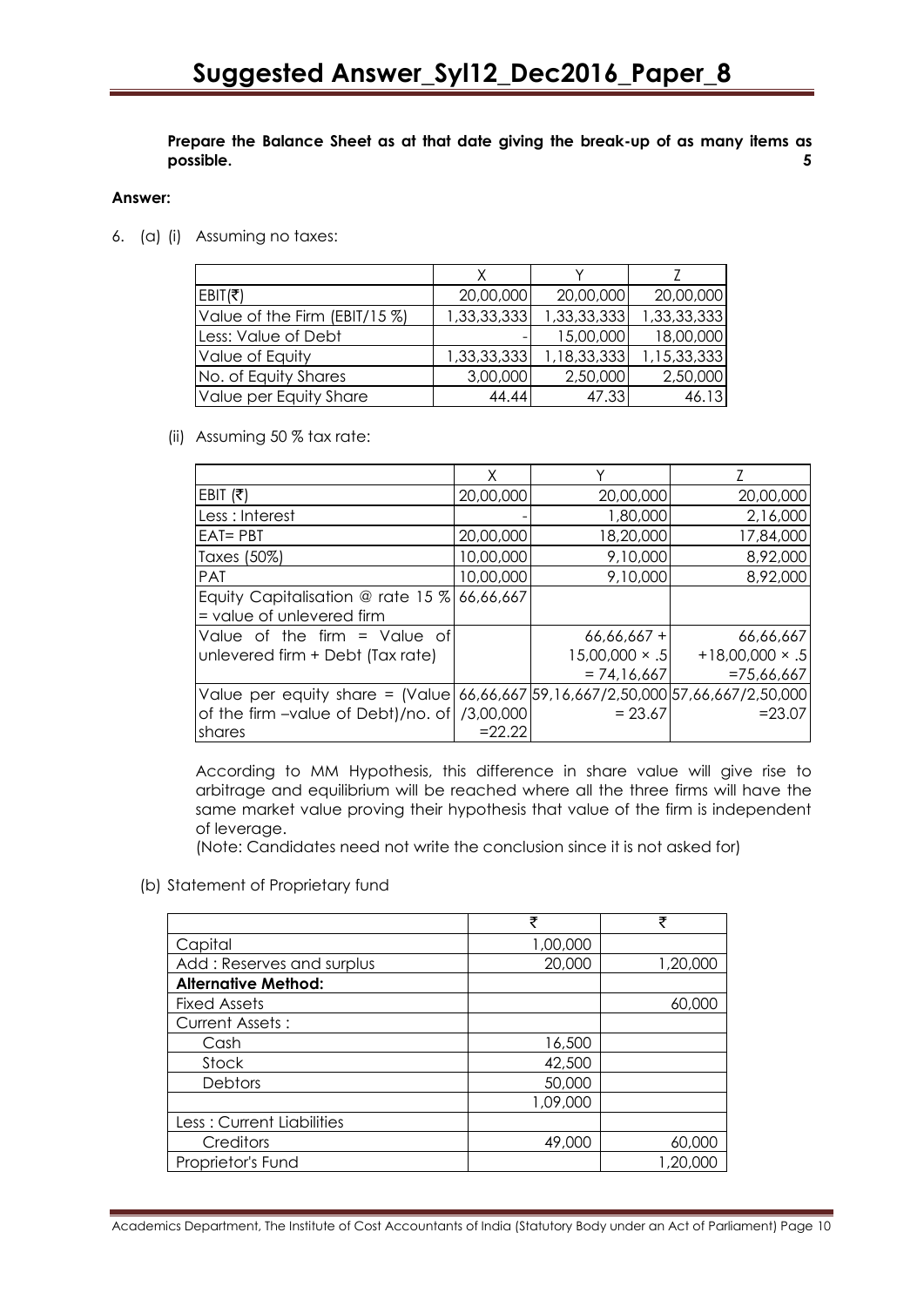Note: Balance Sheet may also be prepared whereby total of Share Capital and Reserves and Surplus may be shown as Proprietary Fund.

#### **Workings:**

Rate of Gross Profit = 20% Amount of Gross Profit ₹ 60,000 Sales =  $\frac{60,000}{00}$  $\frac{20}{20}$  × 100 = ₹ 3,00,000 Cost of goods sold  $3,00,000 - 60,000 = \overline{5} \ 2,40,000$ Stock velocity =  $\frac{\text{Cost of Goods Sold}}{\text{Cost of goods}}$ Average Stock  $6 = \frac{2,40,000}{1}$  $\frac{2,40,000}{\text{Average Stock}}$ ; Average stock =  $\frac{2,40,000}{6}$ 6 Average stock =  $\bar{\tau}$  40,000 Opening Stock + Closing Stock =  $40,000 \times 2 = 580,000$ Closing Stock =  $\frac{80,000+5,000}{2}$  $\frac{1}{2}$  = ₹ 42,500 Opening stock = 80,000 - 42,500 - ₹ 37, 500 Fixed assets turnover ratio (5) =  $\frac{3,00,000}{\frac{\pi}{2}}$ Fixed Assets Fixed assets =  $\frac{9,00}{5}$  $\frac{3,00,000}{5}$ ; Fixed assets = ₹ 60,000 Debtor's turnover ratio =  $\frac{12}{6}$  $\frac{2}{2}$  = 6 times Average Debtors =  $\frac{3,00,000}{4}$  $\frac{3,000}{6}$  = ₹ 50,000 Here average Debtors is assumed to be debtors. Therefore, debtors =  $\bar{\tau}$  50,000 Creditor's turnover ratio =  $\frac{\text{Credit Purchase}}{\text{Argument}$ Average Creditors  $5 = \frac{2,45,000}{2}$ <u>2,40,000</u><br>Average Creditors ; Creditors = ₹ 49,000 Purchases = Cost of goods sold + Closing Stock - Opening stock  $= 2,40,000 + 42,500 - 37,500 = ₹ 2,45,000$ Cash in hand = Total Liabilities - Assets  $= (1,00,000 + 20,000 + 49,000) - (60,000 + 50,000 + 42,500)$  $=$  ₹16.500.

**7. (a) A company is considering the purchase of a stapler manufacturing machine. Two mutually exclusive machines, A and B are being evaluated. Relevant information is given below:**

| <b>Particulars</b>                                      |                 | Machine A   Machine B |
|---------------------------------------------------------|-----------------|-----------------------|
| Cost of the machine $(3)$                               | 10,00,000       | 15,00,000             |
| Life in years                                           |                 |                       |
| Salvage value $(\bar{z})$                               | 20,000          | 40,000                |
| Cost of production per stapler (excluding depreciation) | 30 <sub>l</sub> | 28 <sub>1</sub>       |

#### **Other Information:**

**The staplers can be sold at** ` **40 each. Depreciation is based on cost net of residual value over the life of the machines on a straight line basis. Assume that taxes and operating cash flows occur at the end of the year and that salvage value is also taxed at the end of the 5th year. Assume 50% tax rate. Use 12% discount rate and P.V. factors with decimal places as given. Present your calculations up to the nearest**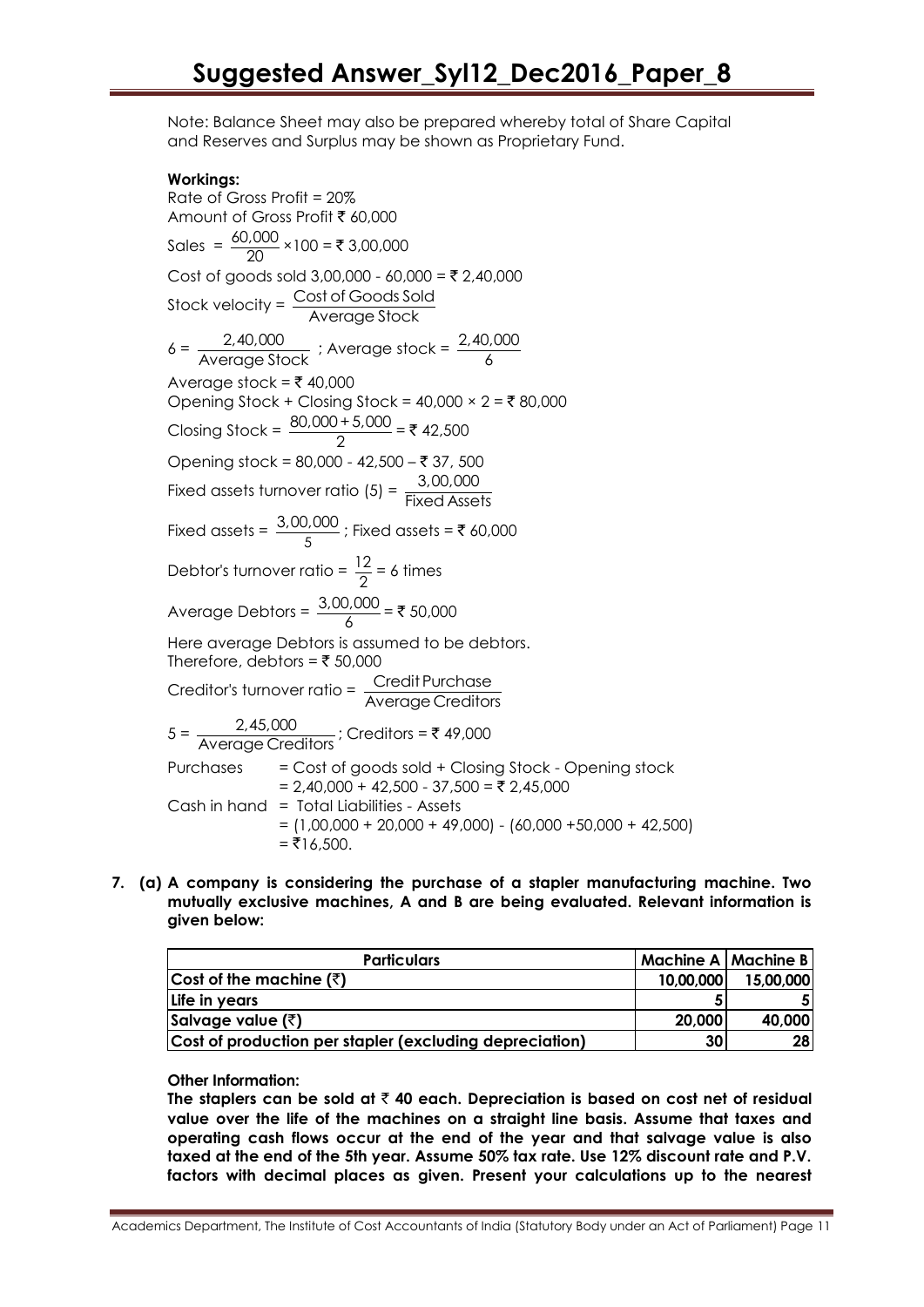#### **rupee.**

**Production volume = 1,00,000 units annually.**

**You are required to evaluate the proposals using NPV method, showing the discounted cash flows for each of the machines and advise from a financial perspective on the choice of a suitable alternative.**

**Do you feel that NPV would be the ideal measure in this case to take the decision? 10**

| <b>End of year</b>   |  |  |  |                                                                               |  |
|----------------------|--|--|--|-------------------------------------------------------------------------------|--|
| $ P.V.$ factor @ 12% |  |  |  | $\vert$ 0.893   0.797   0.712   0.636   0.567   0.507   0.452   0.404   0.361 |  |

#### **(b) What is a Financial Lease? What are its characteristic features? 5**

#### **Answer:**

7. (a)

| <b>Details</b>                                                                        | Machine A   Machine B |                          | <b>Working Notes</b>                |  |
|---------------------------------------------------------------------------------------|-----------------------|--------------------------|-------------------------------------|--|
| Revenue ₹/unit                                                                        | 40                    | 40                       |                                     |  |
| Cost excluding Depn                                                                   | 30                    | 28                       |                                     |  |
| Cash Profit                                                                           | 10                    | 12                       |                                     |  |
| Tax (50 %)                                                                            |                       | 6                        |                                     |  |
| Cash profit per unit after tax                                                        | 5                     | 6                        |                                     |  |
| Cash profit for 1,00,000 units p.a.                                                   | 5,00,000              | 6,00,000                 |                                     |  |
| Depreciation Shield                                                                   | 98,000                |                          | 50%(10,00,000-20,000)/5             |  |
|                                                                                       |                       |                          | 1,46,000 50% (15,00,000-40,000) / 5 |  |
|                                                                                       |                       |                          | (Cost less salvage value            |  |
|                                                                                       |                       |                          | over 5 years)                       |  |
| Annual Cash Inflows                                                                   | 5,98,000              | 7,46,000                 |                                     |  |
| P.V. factor yr 1 to 5 annuity                                                         | 3.605                 | 3.605                    |                                     |  |
| P.V. of annual cash inflows                                                           | 21,55,790             | 26,89,330                |                                     |  |
| Discounted Salvage value after                                                        | 5670                  |                          | $20,000 \times .5 \times .567$      |  |
| tax at the end of year 5                                                              |                       |                          | $11,340$ 40,000 × .5 × .567         |  |
| P.V. of inflows                                                                       | 21,61,460             | 27,00,670                |                                     |  |
| P.V. of Outflows = Initial outlay                                                     | 10,00,000             | 15,00,000                |                                     |  |
| Net Present Value (NPV)                                                               |                       | $+11,61,460$ + 12,00,670 |                                     |  |
| Conclusion: As per NPV method, B is preferable.                                       |                       |                          |                                     |  |
| NPV is not the best method in this case since B's NPV are only marginally higher than |                       |                          |                                     |  |
| A's, whereas initial outlay is 1.5 times that of A.                                   |                       |                          |                                     |  |

**Note:** The question is specific that nearest rupee is used, discount factors only as given be taken and each proposal is to be presented. Hence alternative solutions where figures vary due to being in  $\bar{\tau}$  lacs or p.v. factors being different or incremental approach are not acceptable.

Even if a student works out cash flows showing profit after adding back depreciation instead of cash profits + shield on depreciation, he will have to arrive at the annual cash inflows.

(b) Financial Lease (FL) and its characteristics

A lease is classified as a financial lease if it ensures the amortaisation of the entire cost of investment plus the expected return on capital outlay during the term of the lease.

It is usually for a longer period and covers the life of the asset.

Financial Lease is commonly used for land, building, machinery and fixed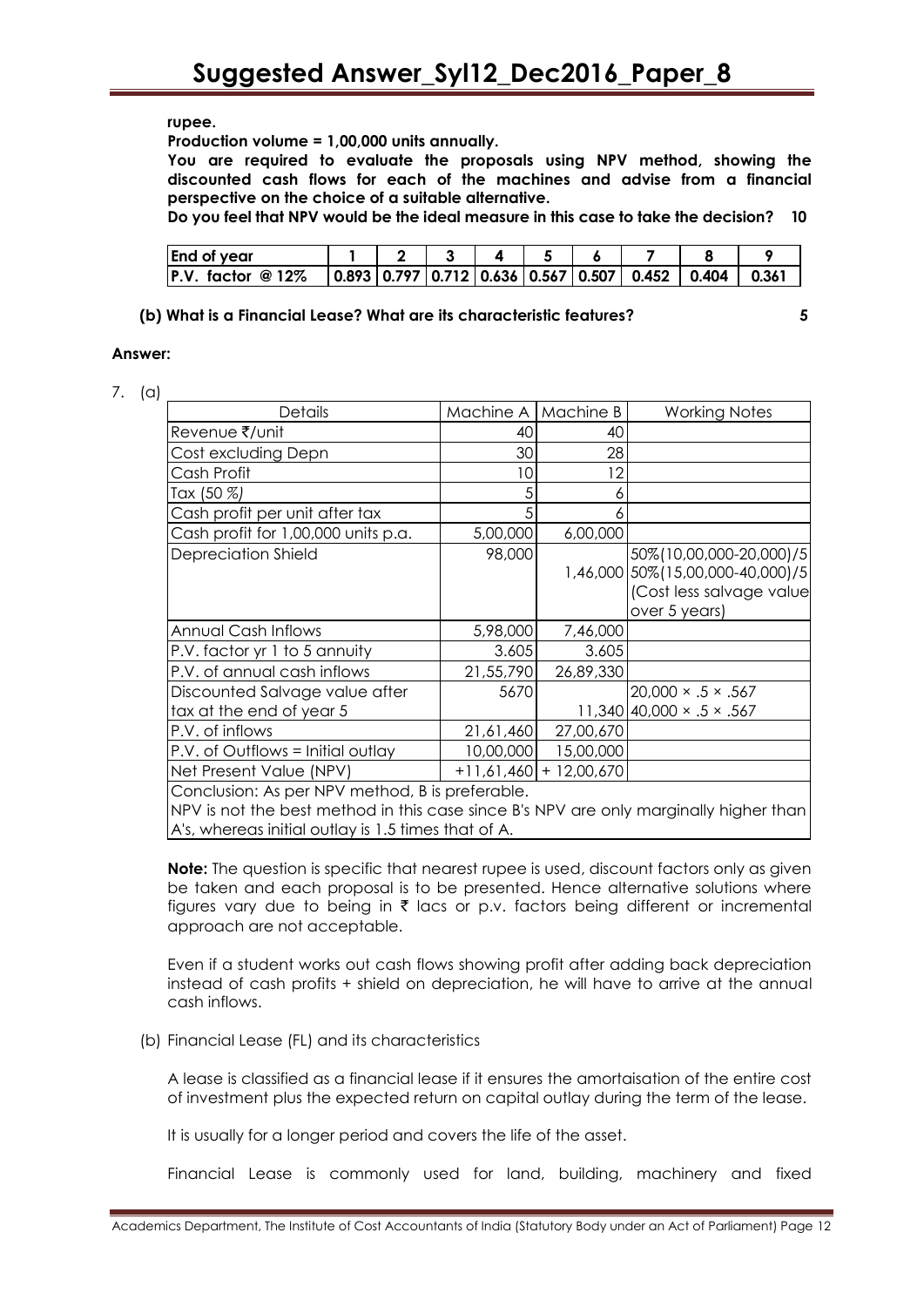equipments.

The present value of the total lease rentals payable during the period of the lease exceeds or is equal substantially to the whole of the fair value of the leased asset, i.e. the lessor recovers the investment and an acceptable rate of return within the lease period.

The lease period is longer compared to an operating lease.

It is usually non cancellable prior to its expiration date.

In a financial lease the lessor is mostly responsible for the maintenance and service of the asset.

Financial Lease usually provides the lessee an option of renewing the lease for a further period at normal rent.

#### **8. (a) The following information is given:**

| <b>Details</b>                                                     |                        |  |  |
|--------------------------------------------------------------------|------------------------|--|--|
| <b>Annual production</b>                                           | 72,000 units           |  |  |
| <b>Raw Materials Inventory</b>                                     | 2 months' consumption  |  |  |
| <b>Finished Goods Stock</b>                                        | 3 months               |  |  |
| Work-in-Progress (Raw Materials 100%; Conversion Costs             | $1$ month:             |  |  |
| 50% complete)                                                      |                        |  |  |
| <b>Debtors</b>                                                     | 3 months (sales value) |  |  |
| <b>Creditors</b>                                                   | 2 months               |  |  |
| <b>Cash balance required</b>                                       | 1,00,000               |  |  |
| Assume: Sales, production, costs are uniform throughout the cycle. |                        |  |  |
| Other information:                                                 |                        |  |  |
| Selling Price ₹/unit                                               | 120                    |  |  |
| <b>Raw Material</b>                                                | 60% of selling price   |  |  |
| <b>Direct Wages</b>                                                | 20% of selling price   |  |  |
| Overheads (assume no depreciation)                                 | 10% of selling price   |  |  |

**You are required to estimate the working capital requirement with a detailed break up of its constituents. 10**

**(b) The following information is available from the records of A Ltd.:**

| Profit after Tax          | ₹7,91,000   |
|---------------------------|-------------|
| 10% Debentures at par     | ₹ 25,00,000 |
| <b>Operating Leverage</b> | 1.80 times  |
| Variable cost ratio       | $60\%$      |
| Corporate Tax rate        | 30%         |

- **(i) Prepare an Income Statement for A Ltd.**
- **(ii) Calculate the combined leverage for A Ltd. 5**

#### **Answer**

- 8. (a) Working Notes:
	- 1. Production for the year 72,000 units Production for the month - 6000 units.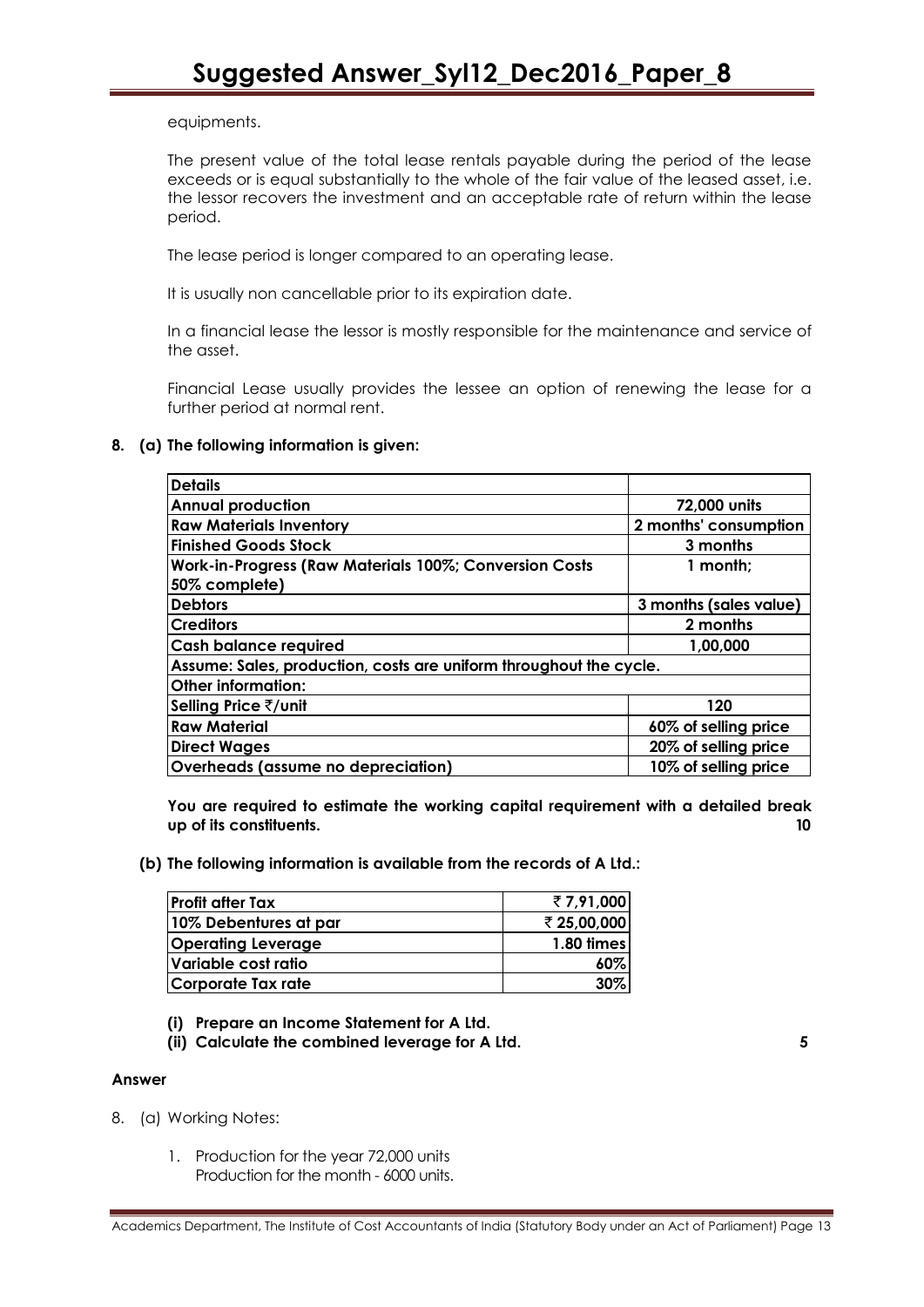2.

| Selling price per unit    | 120 |
|---------------------------|-----|
| Raw material - 60% of 120 | 72  |
| Direct Wages 20% of 120   | 24  |
| Overhead 10% of 120       | 12  |
| Total Cost                |     |

Working capital Requirements:

| Particulars                 | <b>Basis</b>                            | Amount (₹) |
|-----------------------------|-----------------------------------------|------------|
| <b>Current Assets:</b>      |                                         |            |
| Raw material in store       | $6000 \times 2 \times 72 =$             | 8,64,000   |
| Work-in-process R.M.        | $6000 \times 1 \times 72 =$             | 4,32,000   |
| Work-in-process Wages       | $6000 \times 1 \times 24 \times 50\% =$ | 72,000     |
| Work-in-process Overhead    | $6000 \times 1 \times 12 \times 50\% =$ | 36,000     |
| <b>Finished Goods</b>       | $6000 \times 3 \times 108 =$            | 19,44,000  |
| <b>Total Inventory</b>      |                                         | 33,48,000  |
| Debtors (at sales price)    | $6000 \times 3 \times 120 =$            | 21,60,000  |
| Cash                        |                                         | 1,00,000   |
| Total current assets        |                                         | 56,08,000  |
| <b>Current Liabilities:</b> |                                         |            |
| Creditor                    | $6000 \times 2 \times 72 =$             | 8,64,000   |
| <b>Total CL</b>             |                                         | 8,64,000   |

Working capital:

 $CA-CL$  = ₹56,08,000 – ₹8,64,000  $=$  ₹ 47,44,000

**Question is silent on time lag period of Wages and Overheads. If this is to be considered, then Alternative solution would be as under (assuming Creditors include same –for one month; there may be assumption of even two months- answer will change )**

### **(Alternative)**

**Working Notes :**

- 1. Production for the year 72,000 units Production for the month - 6000 units.
- 2.

| Selling price per unit    | 120 |
|---------------------------|-----|
| Raw material - 60% of 120 | 72  |
| Direct wages 20% of 120   | 24  |
| overhead 10% of 120       | 12  |
| Total cost                |     |

Working capital Requirements:

| <b>PARTICLARS</b>      | <b>BASIS</b>                | AMOUNT (₹) |
|------------------------|-----------------------------|------------|
| <b>Current Assets:</b> |                             |            |
| Raw material in store  | $6000 \times 2 \times 72 =$ | 8,64,000   |
| Work-in-process - R.M. | $6000 \times 1 \times 72 =$ | 4,32,000   |

Academics Department, The Institute of Cost Accountants of India (Statutory Body under an Act of Parliament) Page 14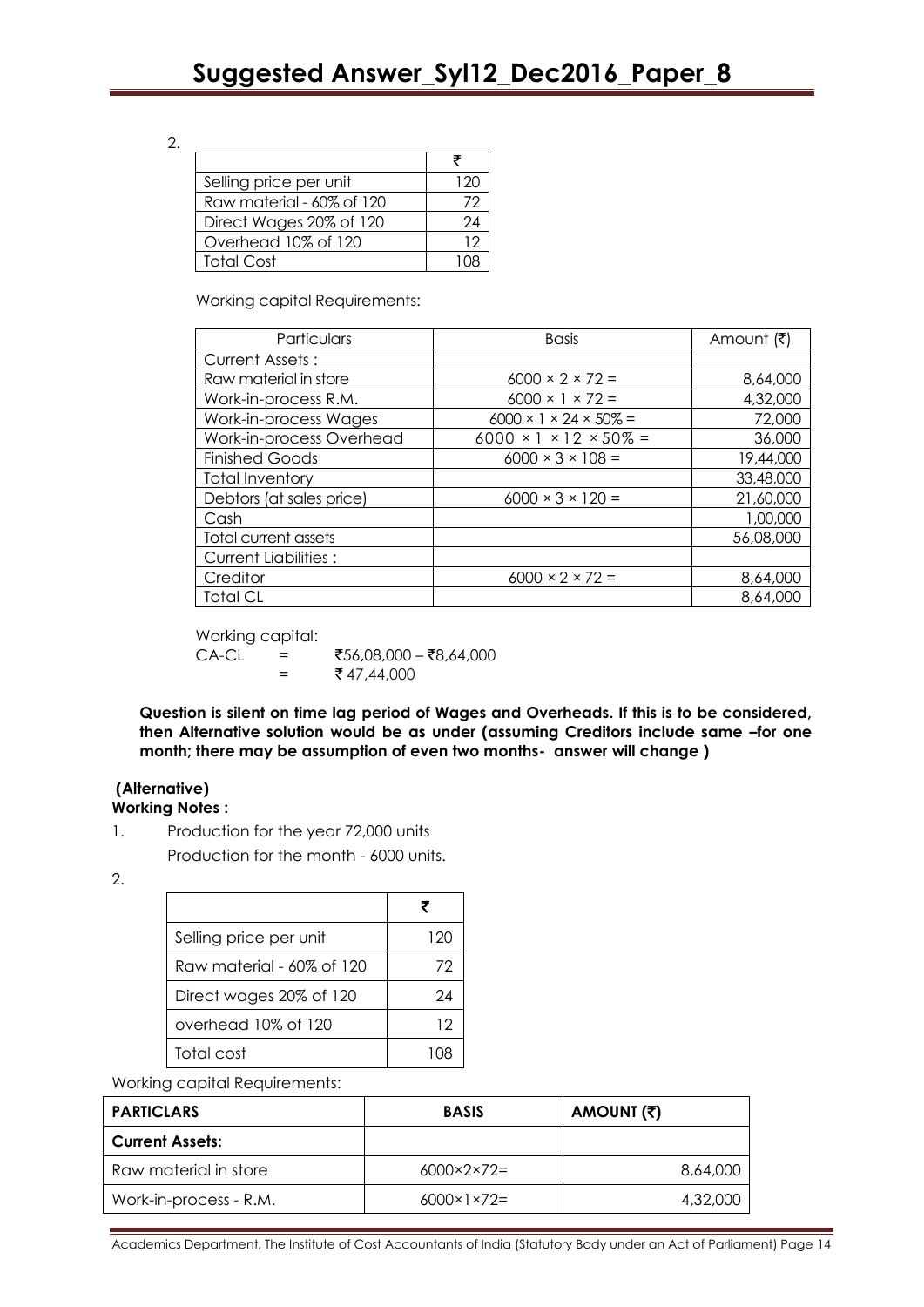| Work-in-process - Wages                 | $6000 \times 1 \times 24 \times 50\% =$ | 72,000    |
|-----------------------------------------|-----------------------------------------|-----------|
| Work-in-process - Overhead              | $6000 \times 1 \times 12 \times 50\% =$ | 36,000    |
| <b>Finished Goods</b>                   | $6000 \times 3 \times 108 =$            | 19,44,000 |
| <b>Total inventory</b>                  |                                         | 33,48,000 |
| Debtors (at sales price)                | $6000 \times 3 \times 120$              | 21,60,000 |
| Cash                                    |                                         | 1,00,000  |
| Total Current Assets $\rightarrow$      |                                         | 56,08,000 |
| <b>Current Liabilities:</b>             |                                         |           |
| Creditors                               | $6000 \times 2 \times 72 =$             | 8,64,000  |
| Wages outstanding                       | $6000 \times 1 \times 24 =$             | 1,44,000  |
| Overheads outstanding                   | $6000 \times 1 \times 12 =$             | 72,000    |
| Total Current Liabilities $\rightarrow$ |                                         | 10,80,000 |

Working capital = Current Assets – Current Liabilities

∴Working capital = ₹56,08,000 – ₹ 10,80,000

#### ∴ **Working capital =** ` **45,28,000**

(b) Income Statement

| Details                       | Amount        | <b>Working Note</b>                                 |
|-------------------------------|---------------|-----------------------------------------------------|
| Sales                         |               | 62,10,000 Contribution/40 %                         |
| Cost of Sale (Variable Cost)  |               | 37,26,000 60% of Sales                              |
| Contribution (40 %)           |               | 24,84,000 (Operating Leverage 1.8 × PBIT 13,80,000) |
| Less: Fixed Cost              |               | 11,04,000 Difference between PBIT and Contribution  |
| Profit Before Interest<br>and |               | 13,80,000 (PAT/70%) + Interest                      |
| Taxes                         |               |                                                     |
| Less: Interest                |               | 2,50,000 10 % of 25,00,000                          |
| <b>PBT</b>                    |               | $11,30,000$ (PAT + Taxes)                           |
| ILess: Taxes 30 %             |               | 3,39,000 (PAT/70x30%)                               |
| PAT                           |               | 7,91,000 (given; starting point)                    |
| Combined Leverage             |               | $24,84,000/11$ Combined Leverage = Contribution/PBT |
|                               | $,30,000 =$   |                                                     |
|                               | 2.198 say 2.2 |                                                     |

#### **Alternative Presentation:**

#### **INCOME STATEMENT**

| <b>Details</b>                      | Amount    | <b>Working Note</b>     |
|-------------------------------------|-----------|-------------------------|
| <b>PAT</b>                          | 7,91,000  | (given; starting point) |
| Add: Taxes 30%                      | 3,39,000  | {(PAT/70%) X 30%}       |
| <b>PRT</b>                          | 11,30,000 | $(PAT + Taxes)$         |
| Add: Interest                       | 2,50,000  | 10 % of 25,00,000       |
| Profit Before Interest<br>and Taxes | 13,80,000 | $(PAT/70\%) + Interest$ |